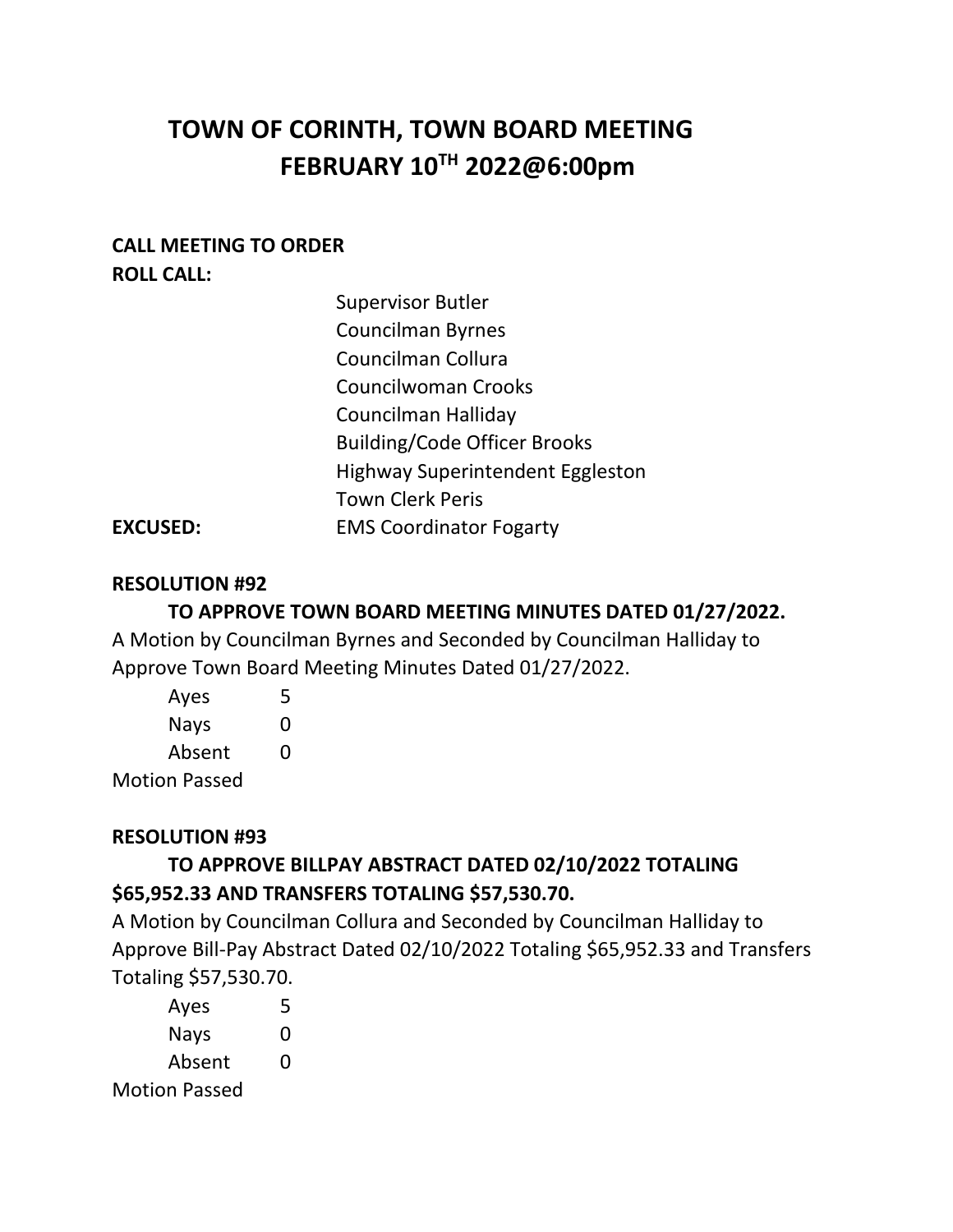#### **REPORTS GIVEN TO BOARD:**

\*Senior Center Report \*Assessor's Report

#### **ATTORNEY UPDATES:**

**\***Corrected Mill Museum Resolution provided to board for approval.

### **RESOLUTION NO. 94**

**INTRODUCED BY: Councilman Collura**

**WHO MOVED ITS ADOPTION**

**SECONDED BY: Councilwoman Crooks**

#### **CORINTH TOWN BOARD**

# **RESOLUTION TO CONVEY REAL PROPERTY FOR PURPOSES OF THE HUDSON RIVER MILL MUSEUM**

 **WHEREAS, the Town Board previously passed Resolution 88 approving the sale of real property at 17 Pine Street to the Hudson River Mill Museum and such Resolution contained drafting errors not reflective of the intent of the Town Board; and** 

#### **WHEREAS, the Town Board wishes to correct the record and substitute a Resolution that accurately reflects the desire of the Board and the agreement with the Museum; and**

**WHEREAS**, the Town is the owner of real property located at 17 Pine Street in the Town of Corinth, formerly used by the International Paper Company as its paper production plant office (the "Premises"); and

**WHEREAS**, the HUDSON RIVER MILL MUSEUM ("Museum"), a New York not-for-profit educational organization chartered by the New York Education Department with its purpose being the preservation of the history and heritage of the Hudson River Mill that was located in the Town of Corinth; and

**WHEREAS**, the Museum desires to operate the Premises as a cultural and educational center and museum relating to the history of the Hudson River Mill, including the former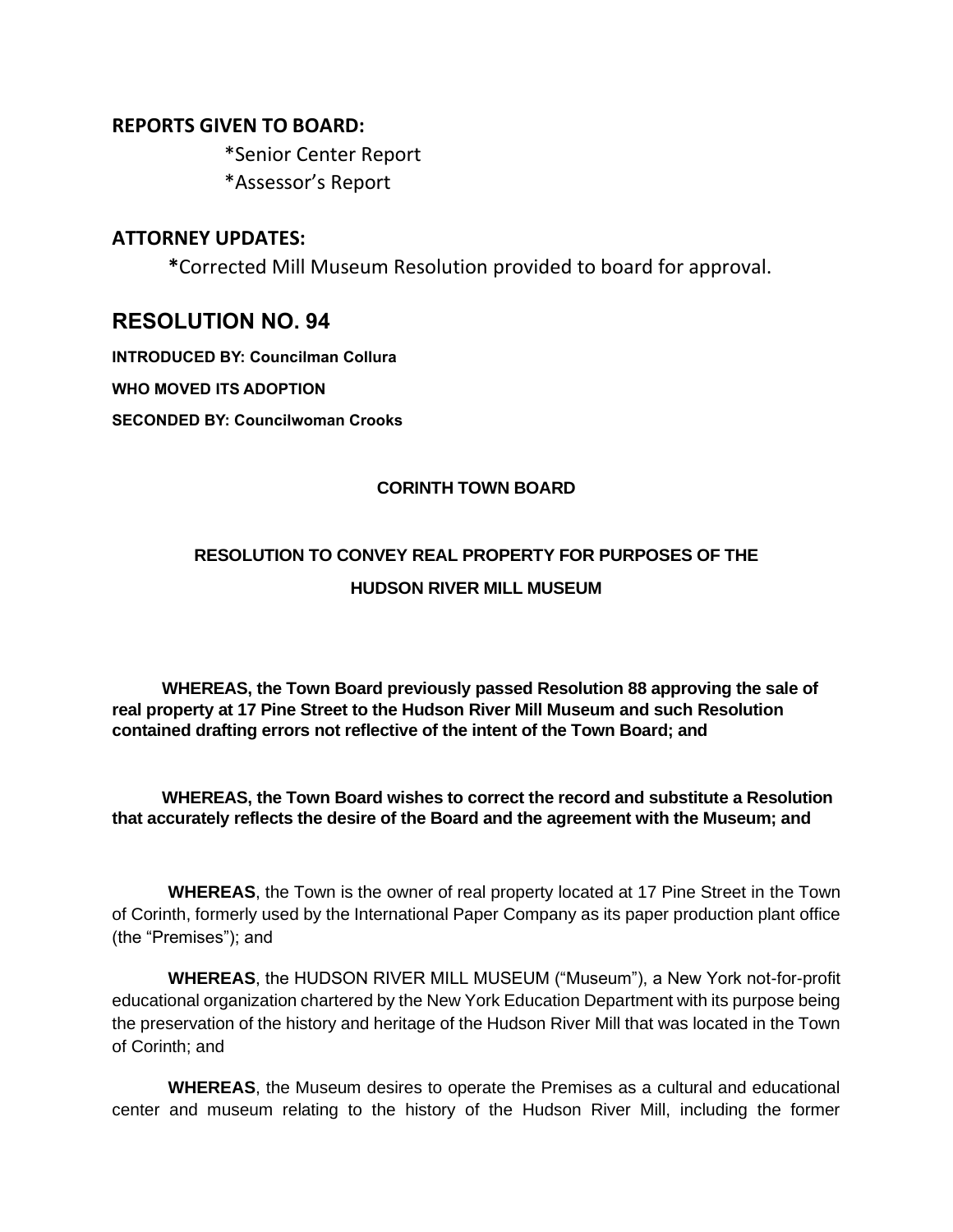administrative offices to serve as the Museum's business office, and to house the Museum's developing library and its collection of artifacts, books, manuscripts, papers, photographs and other records and materials relating to the history of the Hudson River Mill located in the Town of Corinth,

**WHEREAS**, the Museum agrees to promote and preserve the historical significance of the Premises, and

**WHEREAS**, the Museum agrees to offer programs and to develop exhibits that feature interpretations of the role of the pulp and paper industry in Corinth's history and the cooperative relationship that existed between mill management and Town government through the 133-year history of the industry within the community; and

**WHEREAS**, the Town believes the most efficient way to encourage the use of the real property as a museum and to promote the interests of the Town and its residents regarding the history of the Hudson River Mill is to convey the property to the Museum, thereby, among other goals, eliminating the carrying charges and maintenance expense of the old building from the Town budget; and

**WHEREAS**, the Town and the Museum believe an Agreement will serve the best interests of both parties and further the atmosphere of mutual cooperation and respect already enjoyed by the parties; and

**WHEREAS**, the Town Board finds that an agreement by the Museum to operate such a cultural and educational resource relating to the Hudson River Mill within the Town constitutes fair consideration to the Town for the conveyance of the real property to the Museum on certain conditions; and

**WHEREAS**, the Town is authorized to enter into an Agreement pursuant to Town Law §64(2) and Cultural Affairs Law §57.07;

**NOW BE IT RESOLVED** that, subject to a legally binding written Agreement executed by an authorized officer of the Museum and the Town Supervisor:

1. The Town shall convey the Premises to the Museum for monetary compensation of one dollar (\$1.00) subject to a right of reversion under certain stated conditions.

2. The Museum shall accept the conveyance and as additional consideration for the Premises shall commit that the Premises will be opened as a museum to the public for educational and cultural purposes. The Museum will benefit the Town through the preservation and promotion of the history of the pulp and paper industry as part of the Town's history, by the preservation and restoration of the Premises, which is listed on the National Register of Historical Places and by the promotion of the building's heritage and historical significance.

3. The Museum shall accept the conveyance of the Premises "as is" and no warranty or representation is made by the Town to the Museum as to the condition of the Premises. The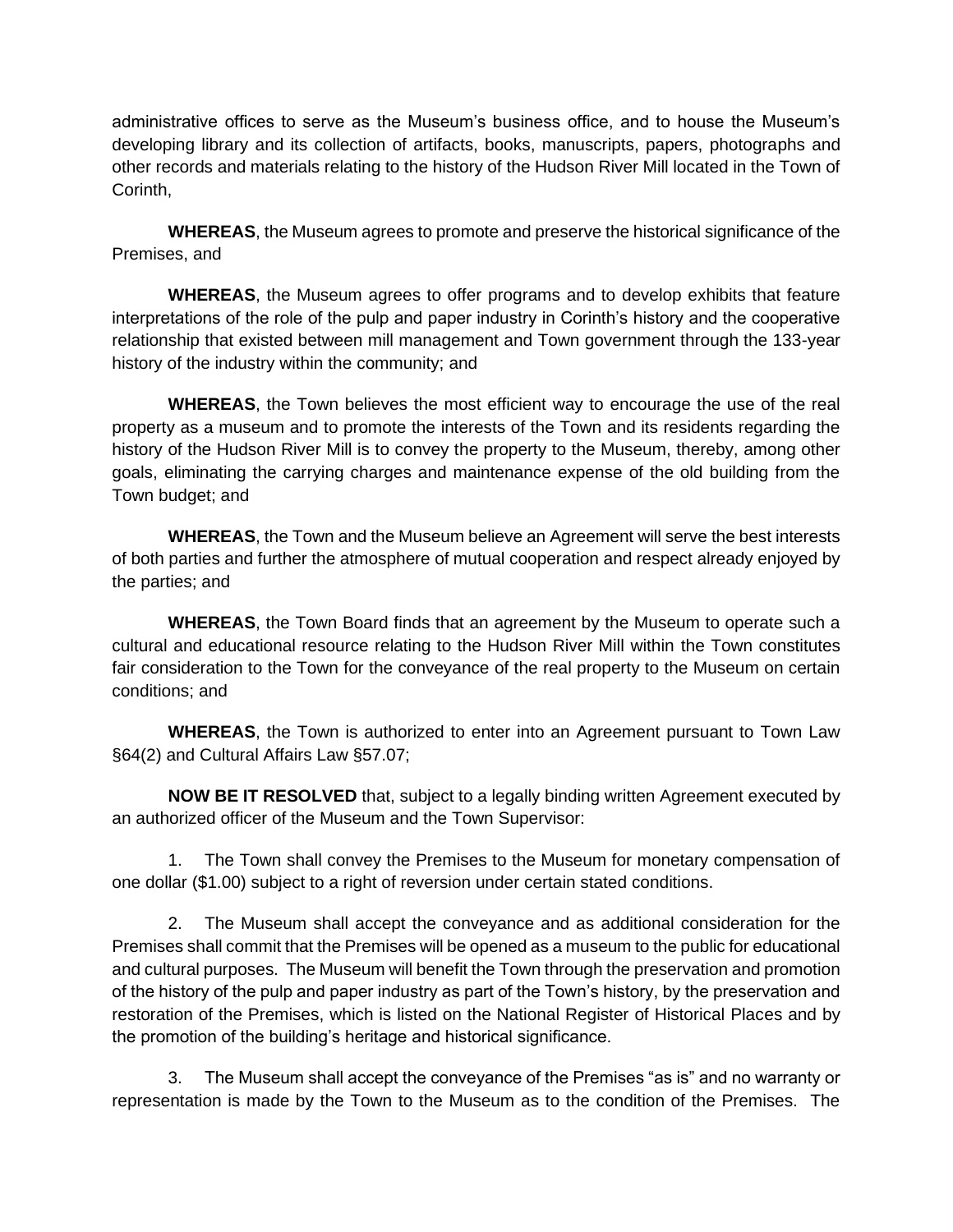deed from the Town to the Museum will contain a right of reverter that will provide, in substantially similar language that: "This conveyance is made subject to the Grantee operating the property conveyed as a museum. In the event that the grantee ceases the operation of the property as a museum, by either failing to offer public exhibitions or public educational programs, Grantor is granted an option to purchase the property for one dollar (\$1.00).

4. If Grantor elects not to re-purchase, Grantee may convey to any third party and this deed restriction shall survive any such conveyance and the rights to re-purchase shall burden such third party grantee."

5. The conveyance contemplated herein will be subject to permissive referendum.

6. The Museum is responsible for determining its obligations, if any, under Federal, state and local laws and shall comply with those laws.

7. This Agreement shall be construed and enforced under the laws of the State of New York. Venue for any action to enforce or interpret this Agreement shall be in Saratoga County.

BE IT FURTHER RESOLVED that the Town Supervisor is authorized to take any actions and execute any documents or instruments necessary to implement the intent of this Resolution in a form approved by Town Counsel.

BE IT FURTHER RESOLVED that a prior Resolution No. 88 passed on January 27, 2022 is hereby RESCINDED.

Duly adopted this  $10<sup>th</sup>$  day of February 2022, by the following vote:

AYES :5 ABSENT :0 NOES :0

Motion Passed

\*Raven Rail License Agreement **RESOLUTION #95**

**TO AUTHORIZE SUPERVISOR BUTLER TO SIGN THE RAVEN RAIL LLC AGREEMENT.**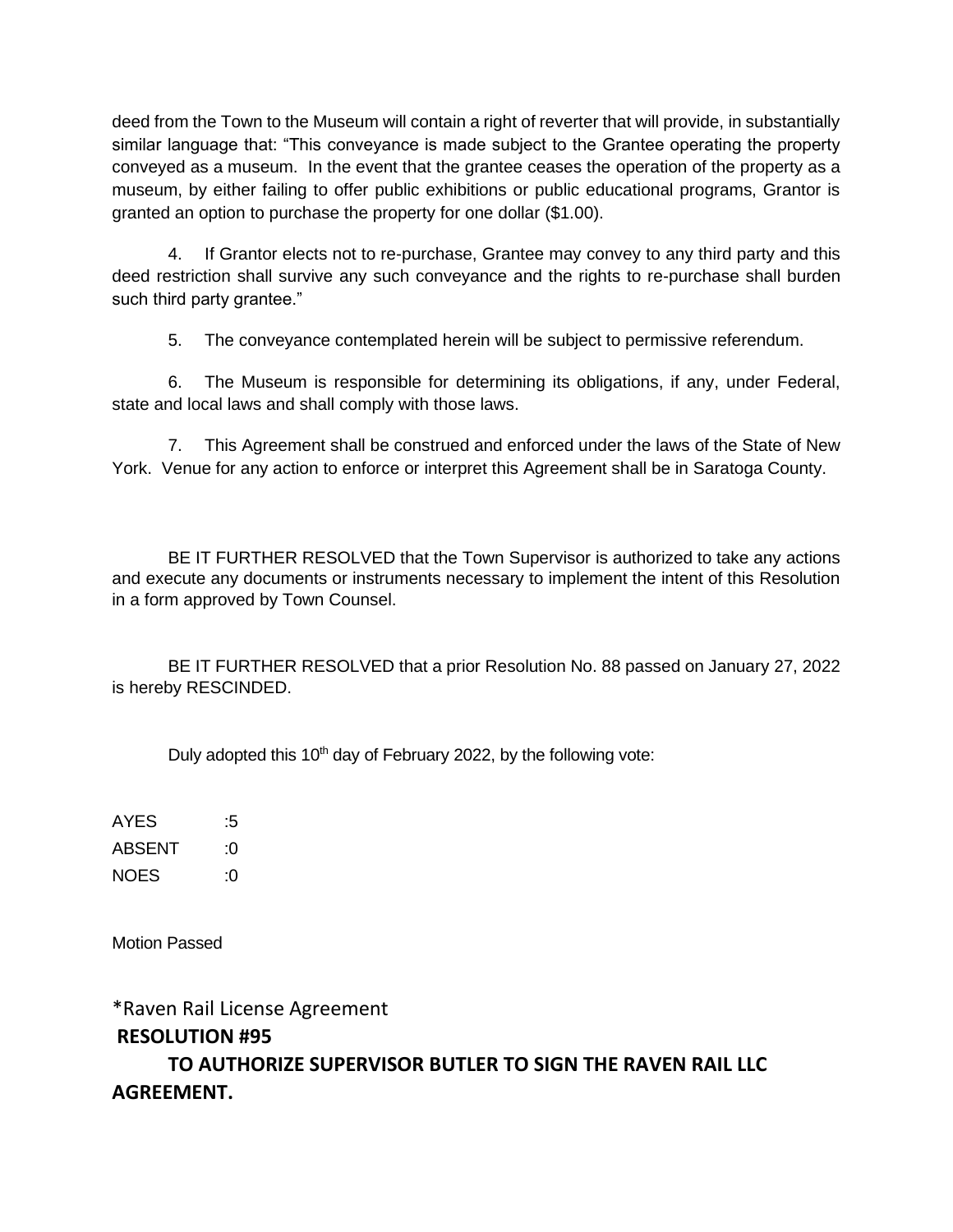A Motion by Councilman Collura and Seconded by Councilman Halliday to Authorize Supervisor Butler to Sign the Raven Rail Agreement.

Ayes 4 Nays 1 Absent 0 Motion Passed

#### **RESOLUTION NO. 96**

**INTRODUCED BY: Councilman Collura WHO MOVED ITS ADOPTION SECONDED BY: Councilman Byrnes**

#### **RESOLUTION SCHEDULING PUBLIC HEARING ON PROPOSED LOCAL LAW NO. 1 OF 2022 EXTENDING THE MORATORIUM ON**

#### **SOLAR FARMS IN THE TOWN OF CORINTH**

**WHEREAS**, the Town Board recognizes that solar energy offers benefits for energy conservation and reduction of reliance on fossil fuels but that the installation of large-scale solar energy facilities may have adverse impacts on neighboring land uses while the Town of Corinth's Land Use Law currently does not provide any regulation of these facilities; and

**WHEREAS,** the Town Board previously imposed a Moratorium in order to temporarily restrict the development of commercial solar facilities and solar farms so that the Town Board may consider enactment of land use regulations to encourage appropriate development of solar energy facilities that is consistent with the Town's land use development and zoning objectives; and

**WHEREAS**, the Board has determined that additional time is needed for its review of proposed regulations, finalization of a draft Local Law and compliance with statutory procedural requirements to ensure that regulations governing solar farms adequately protect the public health, safety and welfare of the citizens of the Town; and

**WHEREAS**, the Town Board has prepared proposed Local Law No.: 1 of 2022 entitled, "A Local Law Extending the Moratorium on Solar Farms in the Town of Corinth". Local Law No. 1 would extend the existing Moratorium on the review, approval, establishment or installation of any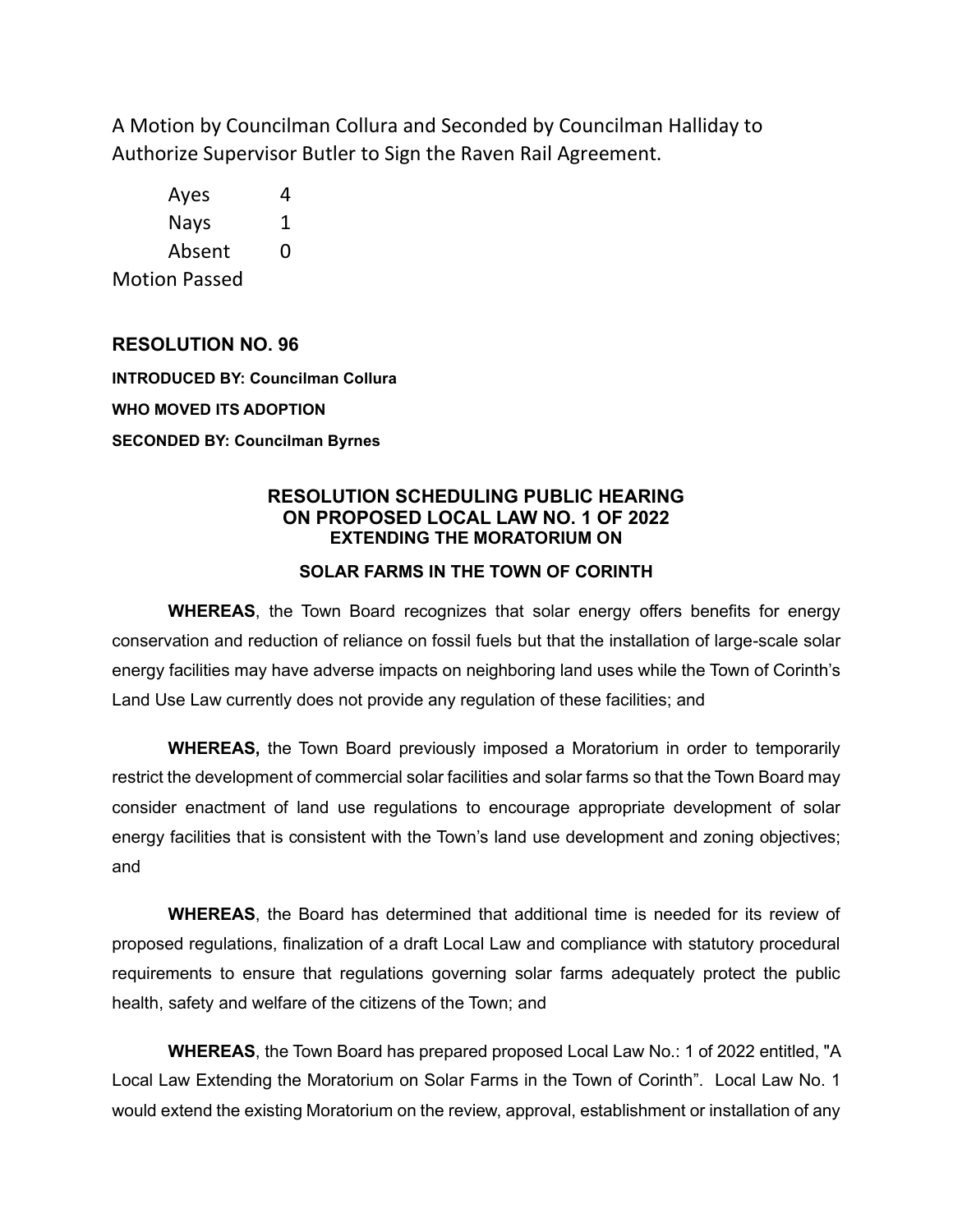solar farm project from its expiration on March 11, 2022 until September 11, 2022 and would be applicable to any solar farm project, including any for which an application is currently pending, unless all necessary approvals have been obtained and actual physical project construction had been substantially commenced as of March 11, 2021, and

**WHEREAS**, adoption of this legislation is authorized by New York Municipal Home Rule Law §10; and

**WHEREAS**, Municipal Home Rule Law §20 requires the Town Board to hold a Public Hearing prior to the adoption of any Local Law,

#### **NOW, THEREFORE, BE IT**

**RESOLVED**, that no review of the proposed moratorium is required under the State Environmental Quality Review Act (SEQRA) as adoption of a moratorium on land development is a SEQRA Type II Action under 6 NYCRR 617.5(c)(3); and be it

**FURTHER RESOLVED**, that the Corinth Town Board shall meet and hold a public hearing beginning at the Corinth Town Hall, 600 Palmer Avenue, Corinth, New York, beginning at 06:05 P.M. on Thursday, March 10, 2022 to hear all interested persons and take any lawful action concerning proposed Local Law No.: 1 of 2022; and be it

**FURTHER RESOLVED**, that the Town Board further authorizes and directs the Corinth Town Clerk to publish and post a Notice of Public Hearing concerning proposed Local Law No. 1 of 2022 in the manner provided by law and to make a copy of the proposed Local Law available for public inspection in the Town Clerk's office following the adoption of this Resolution and until the Public Hearing is closed; and be it

**FURTHER RESOLVED**, that the Town Board further authorizes and directs the Corinth Town Clerk to send the proposed Local Law to the Saratoga County Planning Board for its review and recommendation pursuant to General Municipal Law Section 239-m; and be it

**FURTHER RESOLVED**, that the details of the Public Hearing and availability of the proposed Local Law for public inspection may be changed as necessary to comply with health and safety requirements related to the COVID-19 pandemic.

Duly adopted this 10th day of February, 2022.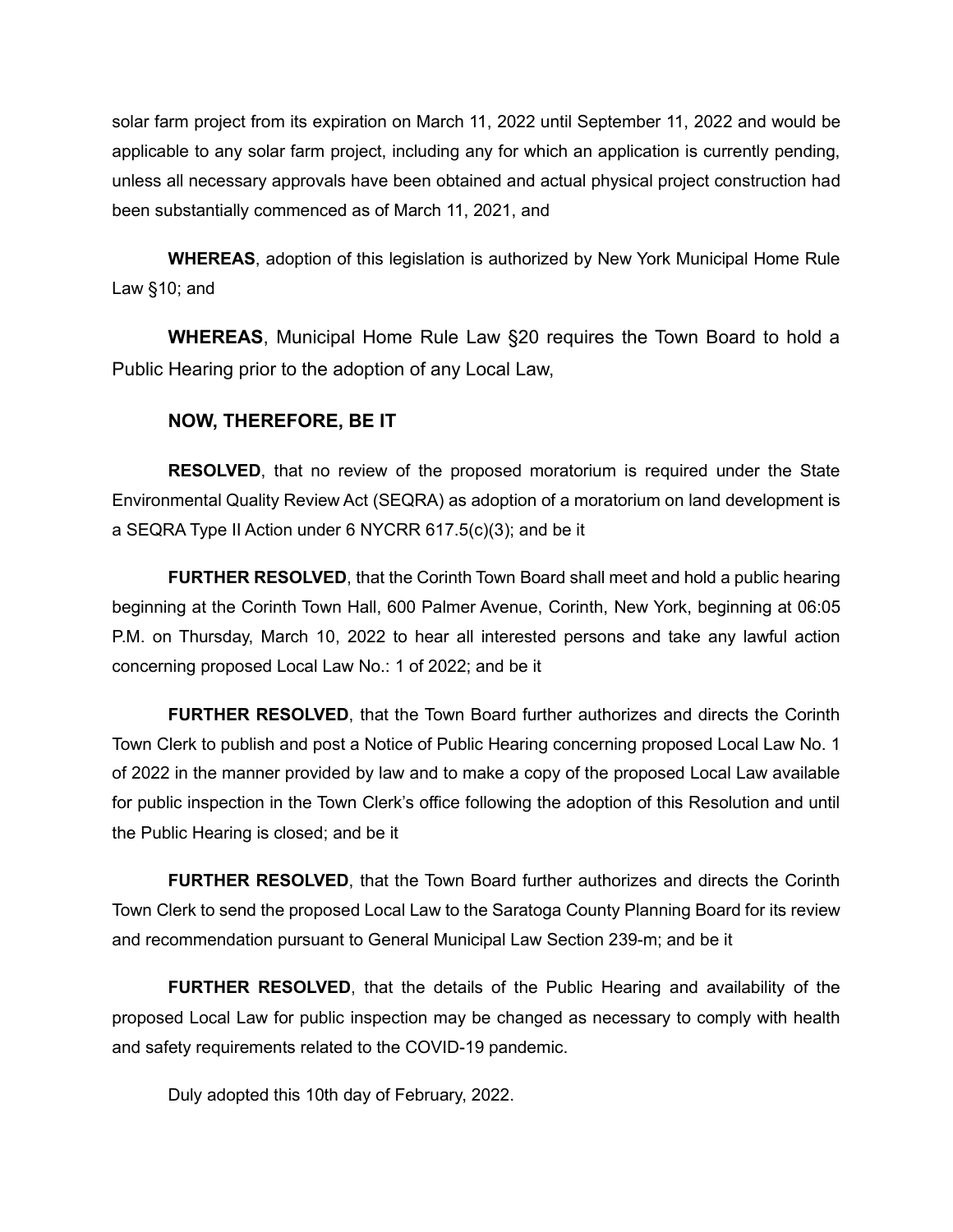| Ayes        | 5 |
|-------------|---|
| <b>Nays</b> | 0 |

Excused 0

Motion Passed

#### **RESOLUTION NO. 97**

**INTRODUCED BY: Councilwoman Crooks**

**WHO MOVED ITS ADOPTION**

**SECONDED BY: Councilman Halliday**

#### **RESOLUTION SCHEDULING PUBLIC HEARING ON PROPOSED LOCAL LAW NO. 2 OF 2022 EXTENDING THE MORATORIUM ON**

#### **WIRELESS TELECOMMUNICATION FACILITIES IN THE TOWN OF CORINTH**

**WHEREAS**, the Town Board recognizes that wireless telecommunications facilities (or "cell towers") offer benefits for wireless communications but that the installation of large-scale wireless telecommunications tower facilities may have adverse impacts on neighboring land uses while the Town of Corinth's Land Use Law currently does not provide any regulation of these facilities; and

**WHEREAS,** the Town Board previously imposed a Moratorium in order to temporarily restrict the development of cell tower facilities so that the Town Board may consider enactment of land use regulations to encourage appropriate development of cell tower facilities that is consistent with the Town's land use development and zoning objectives and current federal regulations; and

**WHEREAS**, the Board has determined that additional time is needed for its review of proposed regulations, finalization of a draft Local Law and compliance with statutory procedural requirements to ensure that regulations governing wireless telecommunications facilities adequately protect the public health, safety and welfare of the citizens of the Town; and

**WHEREAS**, the Town Board has prepared proposed Local Law No.: 2 of 2022 entitled, "A Local Law Extending the Moratorium on Wireless Telecommunications Facilities in the Town of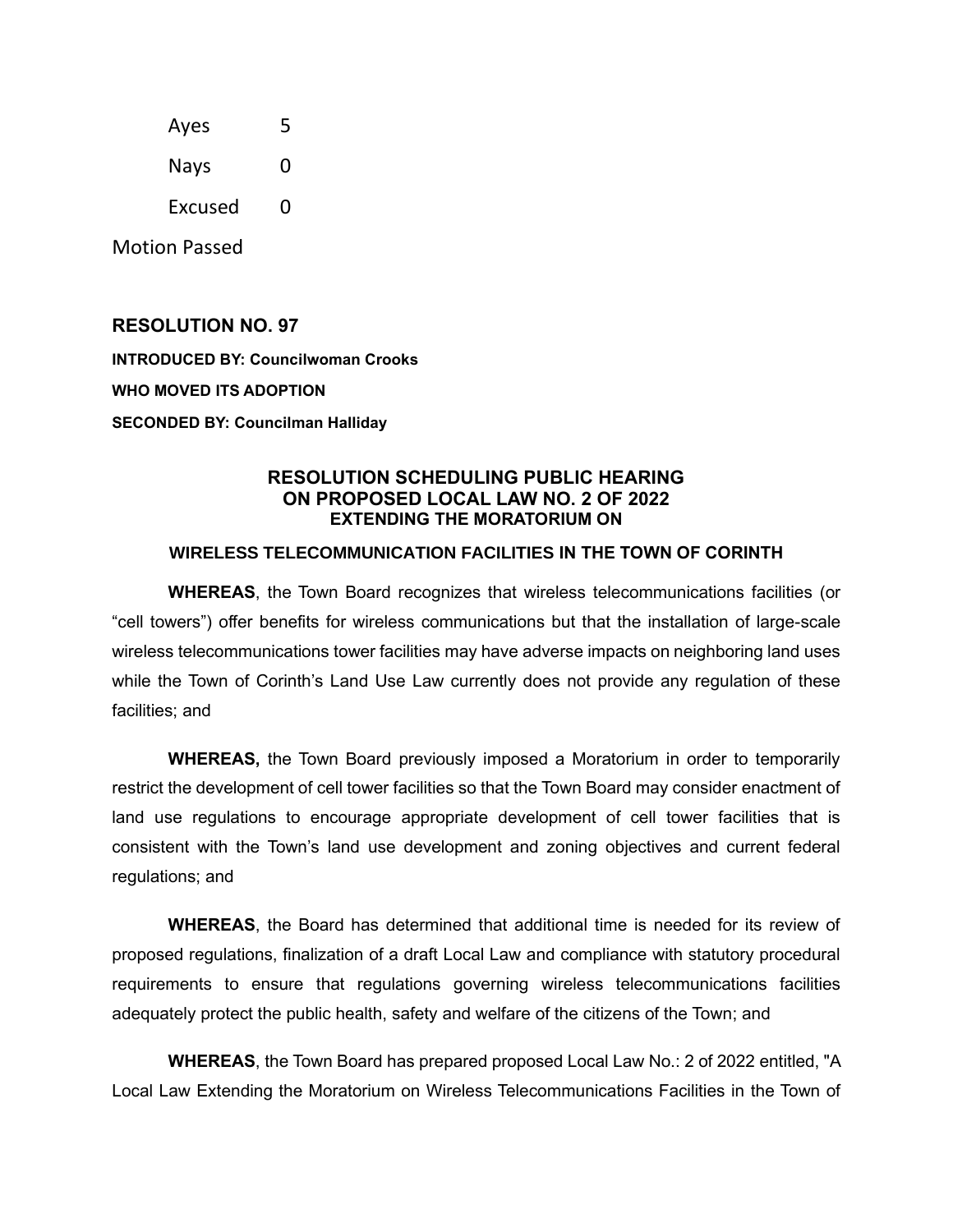Corinth". Local Law No. 2 would extend the existing Moratorium on the review, approval, establishment or installation of any new wireless telecommunications facilities project from its expiration on March 11, 2022 until September 11, 2022 and would be applicable to any Wireless Telecommunications Facilities for which applications for all necessary Town approvals had not been made by March 11, 2021; and

**WHEREAS**, adoption of this legislation is authorized by New York Municipal Home Rule Law Section 10; and

**WHEREAS**, Municipal Home Rule Law Section 20 requires the Town Board to hold a public hearing prior to the adoption of any Local Law,

#### **NOW, THEREFORE, BE IT**

**RESOLVED**, that no review of the proposed moratorium is required under the State Environmental Quality Review Act (SEQRA) as adoption of a moratorium on land development is a SEQRA Type II Action under 6 NYCRR 617.5(c)(3); and be it.

**FURTHER RESOLVED**, that the Corinth Town Board shall meet and hold a public hearing beginning at the Corinth Town Hall, 600 Palmer Avenue, Corinth, New York, beginning at 6:15 p.m. on Thursday, March 10, 2022 to hear all interested persons and take any lawful action concerning proposed Local Law No.: 2 of 2022; and be it

**FURTHER RESOLVED**, that the Town Board further authorizes and directs the Corinth Town Clerk to publish and post a Notice of Public Hearing concerning proposed Local Law No. 2 of 2022 in the manner provided by law and to make a copy of the proposed Local Law available for public inspection in the Town Clerk's office following the adoption of this Resolution and until the Public Hearing is closed; and be it

**FURTHER RESOLVED**, that the Town Board further authorizes and directs the Corinth Town Clerk to send the proposed Local Law to the Saratoga County Planning Board for its review and recommendation pursuant to General Municipal Law Section 239-m; and be it

**FURTHER RESOLVED**, that the details of the Public Hearing and availability of the proposed Local Law for public inspection may be changed as necessary to comply with health and safety requirements related to the COVID-19 pandemic.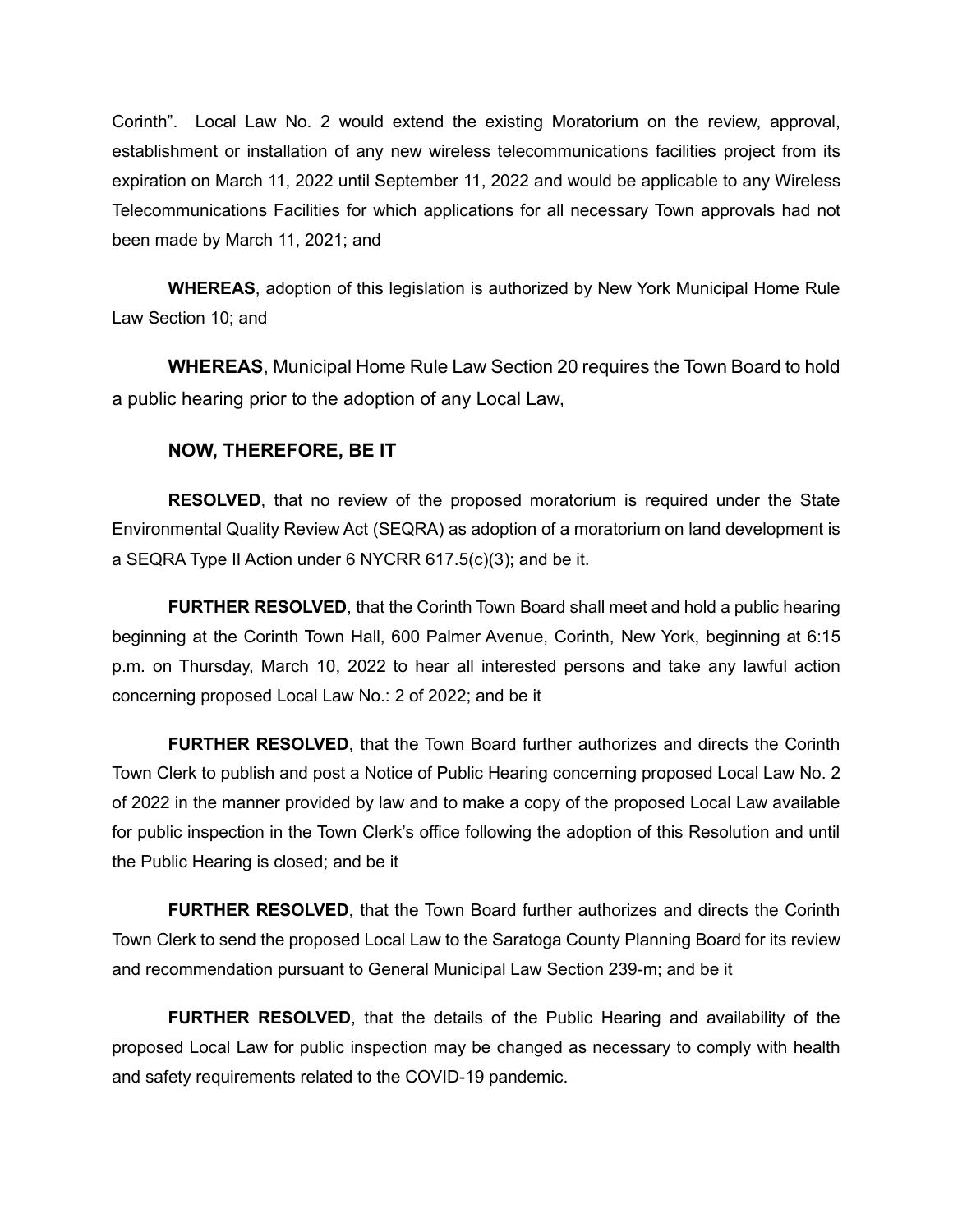Duly adopted this 10th day of February, 2022.

Ayes 5 Nays 0 Excused 0

# Motion Passed

Attorney recommended 2 board members per law to work with Jim Martin and the attorney's office to get the Solar Farm and Cell Towers Laws in place.

\*Councilwoman Crooks & Councilman Byrnes on Solar Committee

\*Supervisor Butler and Councilman Collura on Cell Committee

\*Councilman Halliday will be the alternate.

### **SUPERVISOR BUTLER:**

\*County released a Non-for -Profit Covid Relief Fund form small Non-for - Profit organizations. Information to apply is on the Saratoga County Website.

\*Water bond Payment----Would like to put \$117,000.00 towards what is owed.

\*Mask mandate sign removed

\*Covid Test being given out from clerk's office

### **HIGHWAY:**

**\***Reports given to the board

\*Bicentennial Signs are down and ready for repair.

# **BUILDING/CODE:**

\*Beaver Dam is down---no water on the tracks

# **CLERK:**

# **RESOLUTION #98**

**TO GRANT PERMISSION TO THE TOWN CLERK TO SIGN A RELEASE FOR THE TOWN TO BECOME SUBORDINATE TO HRCCU ON A LIEN FOR A PREVIOUS CDBG RECIPIENT WITH 1 YEAR LEFT ON THE LIEN.**

A Motion by Councilman Halliday and Seconded by Councilman Collura to Grant Permission to the Town Clerk to Sign a Release for The Town to Become Subordinate to HRCCU on a Lien for a Previous CDBG Recipient with 1 Year Left on the Lien.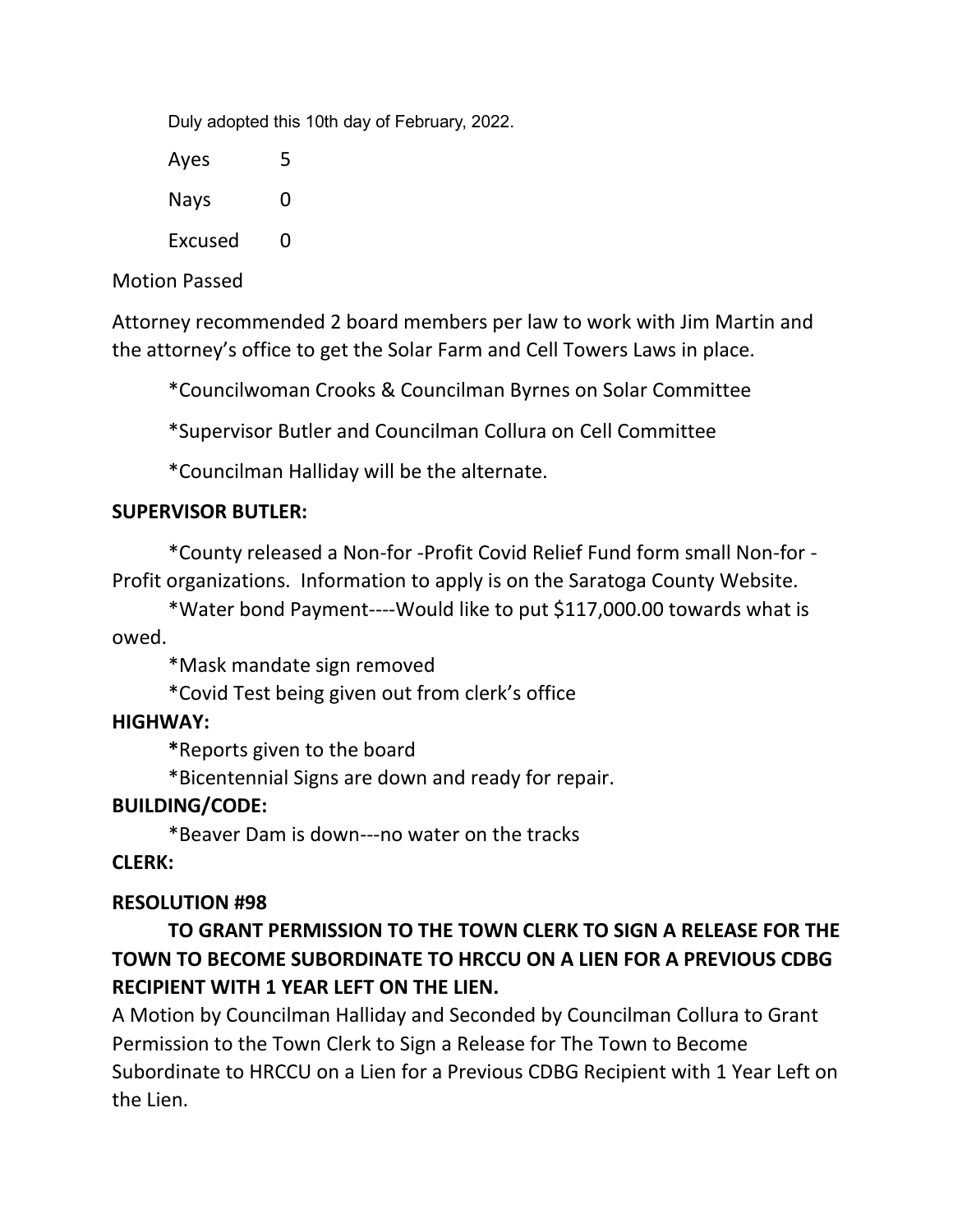| Ayes    | 5 |
|---------|---|
| Nays    | O |
| Excused | O |

Motion Passed

### **PUBLIC:**

Jennifer Michelle:

\*During Zoom meetings if the town could do screen share

\*Road Salt---Governor appointed a task force

\*Native Plants---Is it possible to plant native plants around cell towers or solar farms.

\*Garden Committee

Bill Biscone:

\*Thanked Jackie White, Jim Martin and the board for working on the Solar Farm and Cell Tower Laws. March 10<sup>th</sup> Public Hearing for the Morotoria----will the laws be approved that night? Attorney White did not believe it would due to the steps that are required.

# **TOWN BOARD:**

# **Councilwoman Crooks:**

\*Youth Committee update---Councilman Byrnes and I met with the athletic director at the school. Looking to revitalize athletics in the school.

# **Councilman Halliday:**

\*Thank Matt and his team at the Emergency Squad

# **Councilman Collura:**

**\***Thank Kate Halliday for her years of service and congratulate her on her retirement**.** Wish her the best.

\*Landfill Profit/Loss Statement

\*Verizon Cell Tower on Freight House Rd. is hearing service in Town is better.

### **Councilman Byrnes:**

**\***Wish Kate the best in retirement and thanked her for her service

\*Youth commission very exciting things to come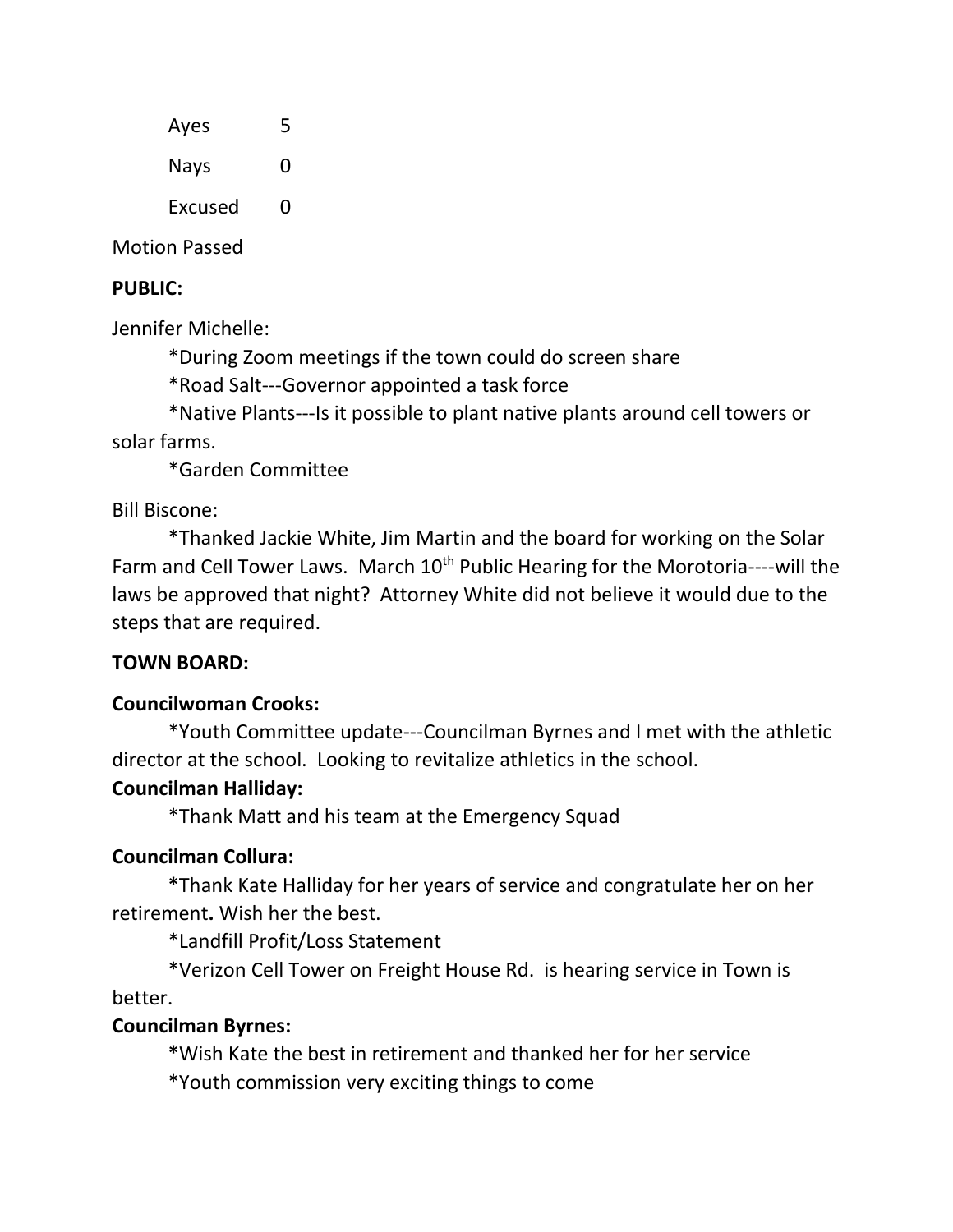\*Great Job by the Corinth Girls Basketball

# **RESOLUTION #99**

# **TO RETURN FROM ATTORNEY/CLIENT PRIVLAGE**

A Motion by Councilman Collura and Seconded by Councilwoman Crooks to Return from Attorney/Client Privilege.

| Ayes    | 5 |
|---------|---|
| Nays    | O |
| Excused | O |

Motion Passed

# **RESOLUTION#100**

# **TO AUTHORIZE SUPERVISOR BUTLER TO SIGN THE AGREEMENT TO ENGAGE WITH PROFFESIONAL EXPERT WILLIAM JOHNSON IN ACCORDANCE WITH THE CELL TOWER LITIGATION.**

A Motion by Councilman Collura and Seconded by Councilman Byrnes to Authorize Supervisor Butler to Sign the Agreement to Engage with Professional Expert William Johnson in Accordance with the Cell Tower Litigation.

| Ayes    | 5 |
|---------|---|
| Nays    | O |
| Excused | O |

Motion Passed

# **RESOLUTION#101**

# **TO ADJOURN TO EXECUTIVE SESSION ON PERSONNEL**

A Motion by Councilman Halliday and Seconded by Councilwoman Crooks to Adjourn to Executive Session on Personnel.

| Ayes           | 5 |
|----------------|---|
| Nays           | O |
| <b>Excused</b> | O |
| ٠              |   |

Motion Passed